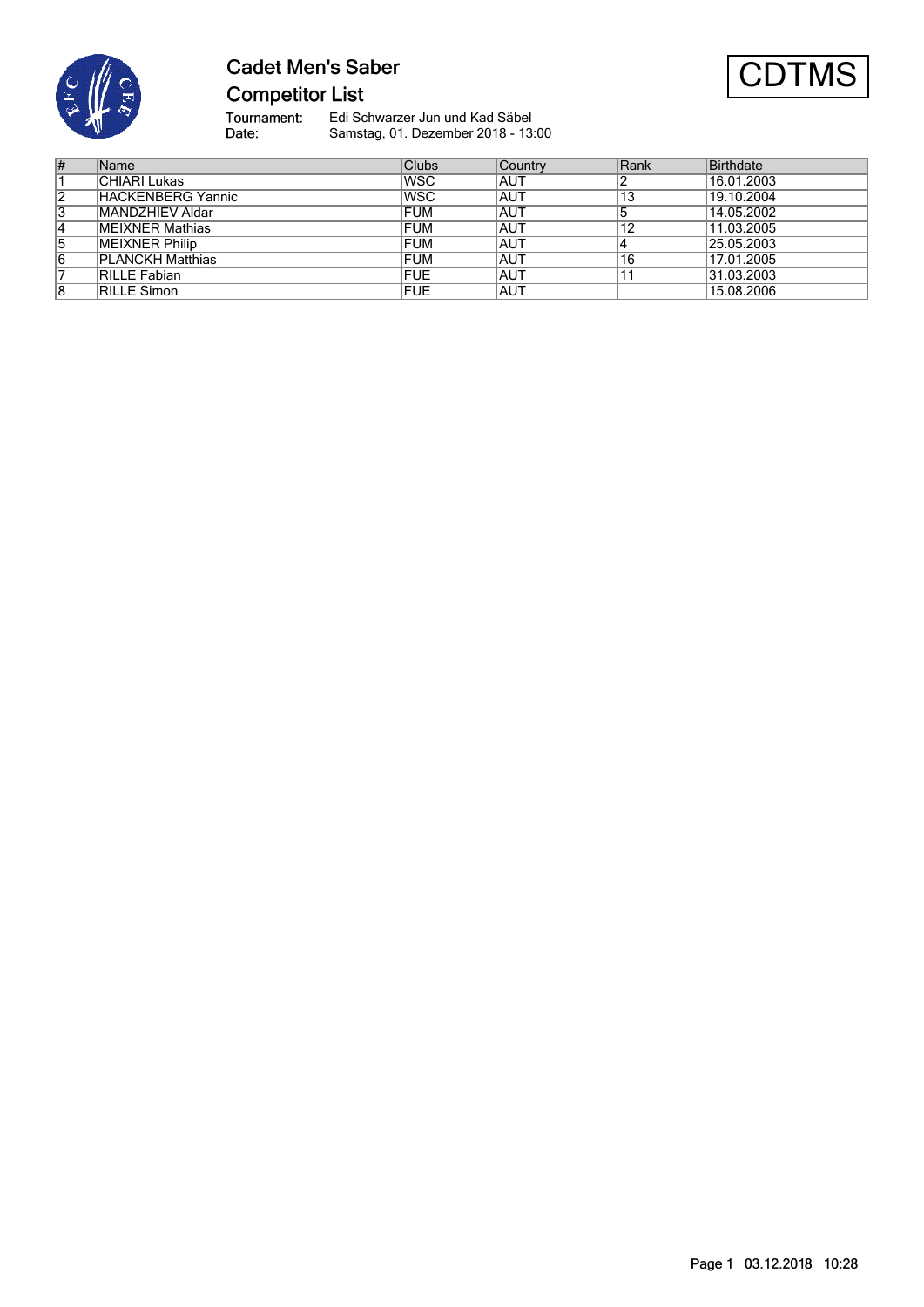| Edi Schwarzer Jun und Kad Säbel                  |                                                                                                                          |  |  |  |  |  |  |  |  |  |
|--------------------------------------------------|--------------------------------------------------------------------------------------------------------------------------|--|--|--|--|--|--|--|--|--|
| Mödling                                          |                                                                                                                          |  |  |  |  |  |  |  |  |  |
| Samstag, 01. Dezember 2018                       |                                                                                                                          |  |  |  |  |  |  |  |  |  |
| <b>Cadet Men's Saber</b>                         |                                                                                                                          |  |  |  |  |  |  |  |  |  |
| Total # of competitors: 8<br>Total # of pools: 1 |                                                                                                                          |  |  |  |  |  |  |  |  |  |
| Round 1                                          | 1 pool of 8<br>All competitors (100%) promoted to the next round                                                         |  |  |  |  |  |  |  |  |  |
| Round 2                                          | 1 pool of 8<br>All competitors (100%) promoted to the next round<br>Use the combined pool results to seed the next round |  |  |  |  |  |  |  |  |  |
| Round 3                                          | Complete DE table of 8 fenced through the finals, no fence-off for third                                                 |  |  |  |  |  |  |  |  |  |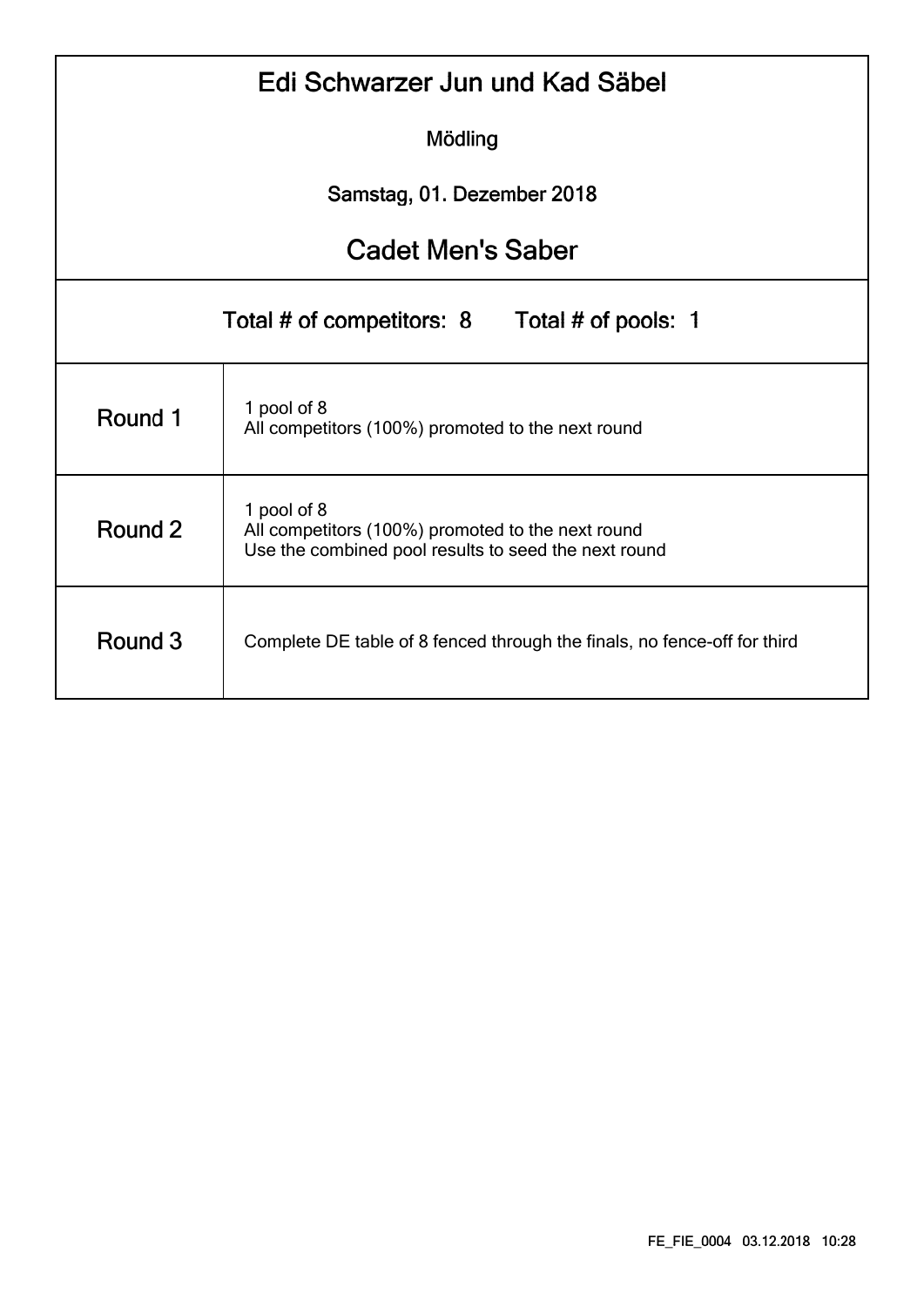

# **Cadet Men's Saber** Seeding for Round #1 - Pool



Tournament:<br>Date:<br>FIE Document: Edi Schwarzer Jun und Kad Säbel Samstag, 01. Dezember 2018 - 13:00 FE\_FIE\_0001.2

| Seed | Name                    | Club        | Country    | Rank | <b>Notes</b> |
|------|-------------------------|-------------|------------|------|--------------|
|      | CHIARI Lukas            | <b>IWSC</b> | <b>AUT</b> |      |              |
| 2    | MEIXNER Philip          | <b>FUM</b>  | <b>AUT</b> |      |              |
| 3    | MANDZHIEV Aldar         | <b>FUM</b>  | <b>AUT</b> |      |              |
| 14   | RILLE Fabian            | <b>FUE</b>  | IAUT       |      |              |
| 5    | MEIXNER Mathias         | <b>FUM</b>  | <b>AUT</b> | 12   |              |
| 16   | HACKENBERG Yannic       | <b>IWSC</b> | IAUT       | 13   |              |
|      | <b>PLANCKH Matthias</b> | <b>FUM</b>  | <b>AUT</b> | 16   |              |
| 8    | <b>RILLE Simon</b>      | <b>FUE</b>  | <b>AUT</b> |      |              |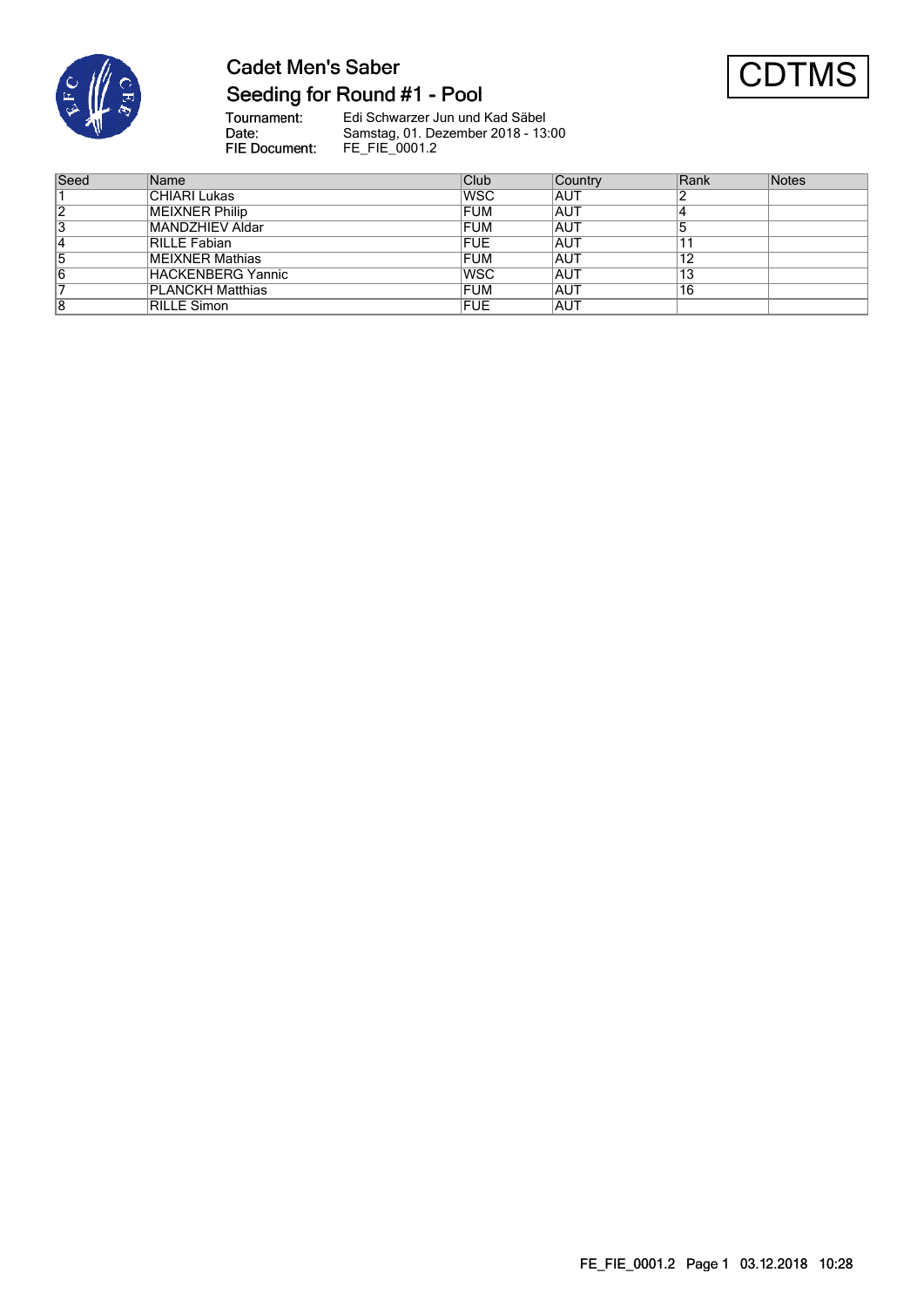

## **Cadet Men's Saber Round #1 Pool Results**



Tournament: Date: FIE Document:

Edi Schwarzer Jun und Kad Säbel Samstag, 01. Dezember 2018 - 13:00 FE\_FIE\_0007

|                       | Strip 16                 | Referee(s):          |    |                |                |                |                |                |                |                |                |                |      |     |     |               |
|-----------------------|--------------------------|----------------------|----|----------------|----------------|----------------|----------------|----------------|----------------|----------------|----------------|----------------|------|-----|-----|---------------|
|                       | 12:45                    | CARVAJAL Jesus (ITA) |    |                |                |                |                |                |                |                |                |                |      |     |     |               |
| Name                  |                          | <b>Affiliation</b>   | #  | 1              | 2              | 3              | 4              | 5              | 6              | 7              | 8              | v              | V/M  | TS. | TR. | $\lfloor$ Ind |
| <b>MEIXNER Philip</b> |                          | FUM / AUT            | 1  |                | V5             | V5             | V5             | D1             | V5             | V5             | V5             | 6              | 0,86 | 31  | 14  | 17            |
| <b>RILLE Fabian</b>   |                          | FUE / AUT            | 2  | D1             |                | V <sub>5</sub> | V5             | V5             | D <sub>4</sub> | V <sub>5</sub> | V5             | 5              | 0,71 | 30  | 21  | 9             |
| <b>RILLE Simon</b>    |                          | FUE / AUT            | 3  | D <sub>0</sub> | D <sub>1</sub> |                | D <sub>0</sub> | V5             | D1             | V <sub>5</sub> | D <sub>3</sub> | 2              | 0,29 | 15  | 32  | $-17$         |
|                       | <b>MEIXNER Mathias</b>   | FUM / AUT            | 4  | D <sub>0</sub> | D <sub>1</sub> | V5             |                | D <sub>2</sub> | D <sub>2</sub> | V5             | D <sub>3</sub> | $\overline{2}$ | 0,29 | 18  | 29  | $-11$         |
|                       | MANDZHIEV Aldar          | FUM / AUT            | 5. | V <sub>5</sub> | D <sub>3</sub> | D <sub>4</sub> | V5             |                | D <sub>3</sub> | V <sub>5</sub> | V5             | 4              | 0,57 | 30  | 21  | 9             |
| <b>CHIARI Lukas</b>   |                          | WSC / AUT            | 6  | D4             | V5             | V <sub>5</sub> | V5             | V5             |                | V <sub>5</sub> | V5             | 6              | 0,86 | 34  | 17  | 17            |
|                       | <b>PLANCKH Matthias</b>  | FUM / AUT            | 7  | D <sub>2</sub> | D <sub>2</sub> | D <sub>3</sub> | D <sub>4</sub> | D <sub>1</sub> | D <sub>0</sub> |                | V <sub>5</sub> | 1              | 0,14 | 17  | 32  | $-15$         |
|                       | <b>HACKENBERG Yannic</b> | WSC / AUT            | 8  | D <sub>2</sub> | D4             | V <sub>5</sub> | V <sub>5</sub> | D <sub>2</sub> | D <sub>2</sub> | D <sub>2</sub> |                | $\overline{2}$ | 0,29 | 22  | 31  | -9            |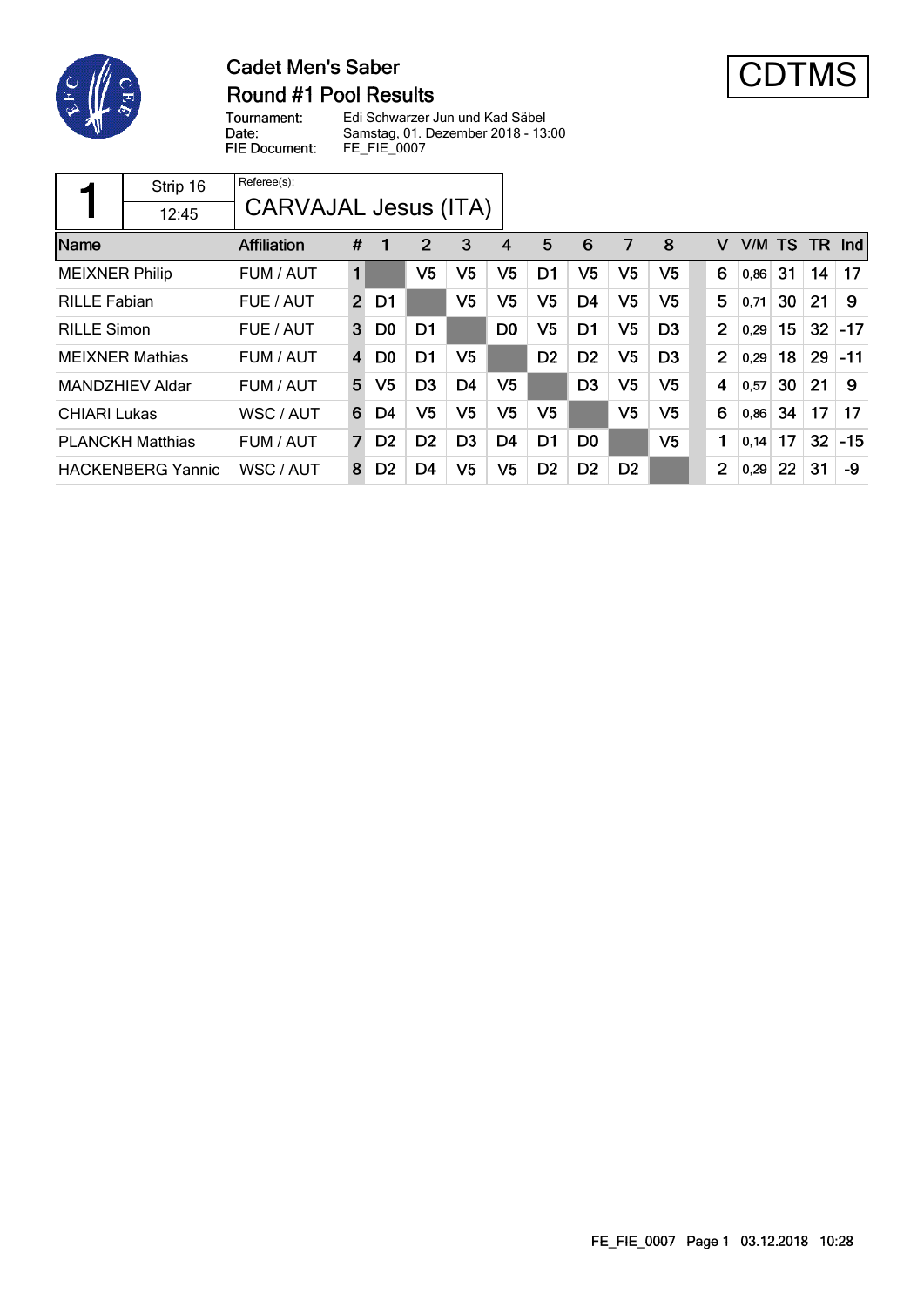

# **Cadet Men's Saber** Seeding for Round #2 - Pool



Tournament:<br>Date: Edi Schwarzer Jun und Kad Säbel Samstag, 01. Dezember 2018 - 13:00 FIE Document: FE\_FIE\_0008

| Seed | Name                    | Club       | Country     | N  | V/M  | <b>TS</b> | <b>TR</b> | Ind   | Notes    |
|------|-------------------------|------------|-------------|----|------|-----------|-----------|-------|----------|
|      | CHIARI Lukas            | <b>WSC</b> | <b>AUT</b>  | 16 | 0.86 | 34        | 17        | +17   | Advanced |
| 2    | MEIXNER Philip          | <b>FUM</b> | <b>AUT</b>  | 16 | 0.86 | 131       | 14        | $+17$ | Advanced |
| 3    | RILLE Fabian            | <b>FUE</b> | <b>AUT</b>  | 5  | 0,71 | 30        | 21        | ∣+9   | Advanced |
| 4    | MANDZHIEV Aldar         | <b>FUM</b> | <b>AUT</b>  |    | 0,57 | 30        | 21        | $+9$  | Advanced |
| 5    | HACKENBERG Yannic       | <b>WSC</b> | <b>IAUT</b> |    | 0.29 | 22        | 31        | $-9$  | Advanced |
| 6    | MEIXNER Mathias         | <b>FUM</b> | <b>AUT</b>  |    | 0.29 | 18        | 29        | -11   | Advanced |
|      | RILLE Simon             | <b>FUE</b> | IAUT        |    | 0.29 | 15        | 32        | $-17$ | Advanced |
| 8    | <b>PLANCKH Matthias</b> | <b>FUM</b> | <b>AUT</b>  |    | 0,14 | 17،       | 32        | $-15$ | Advanced |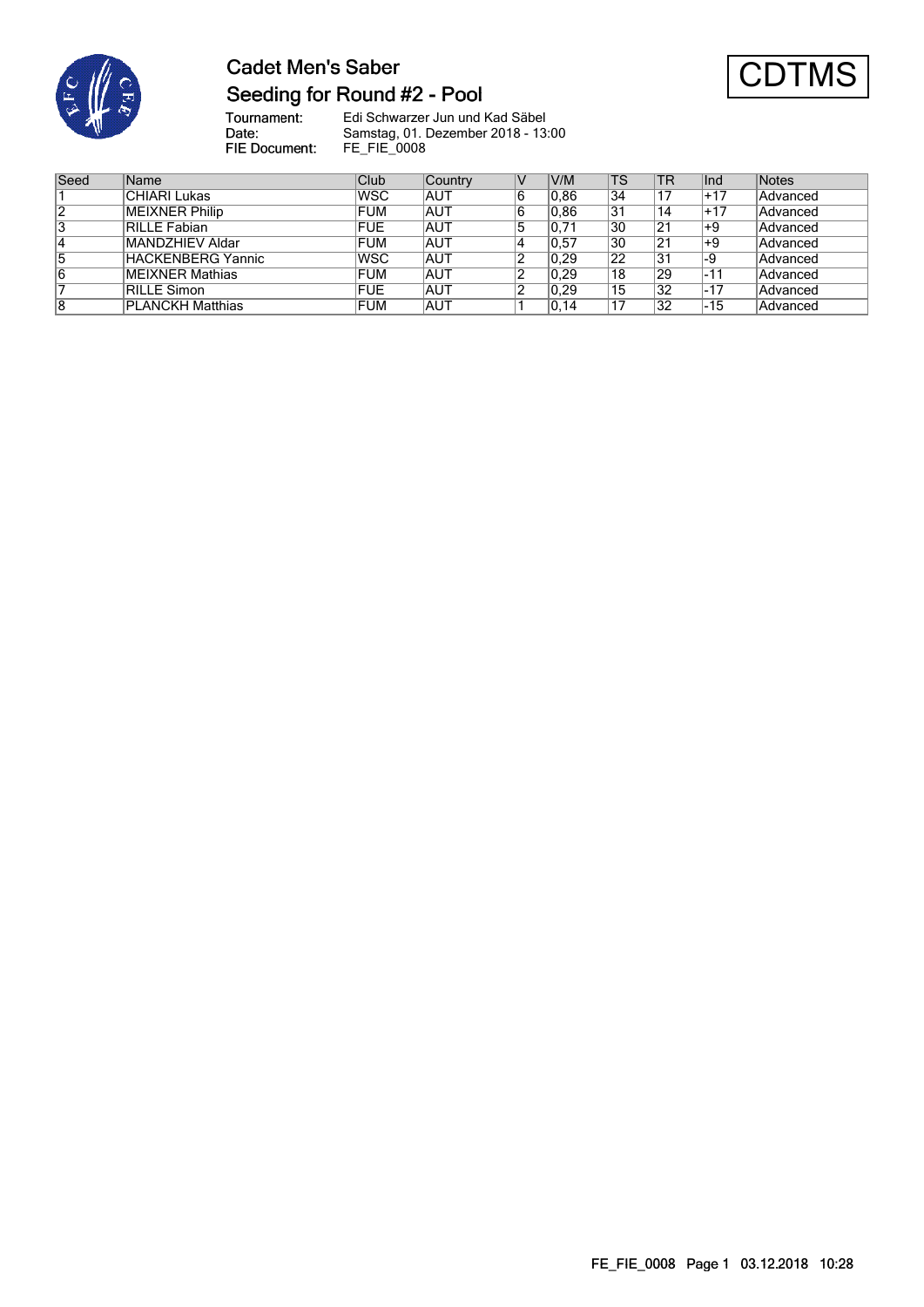

## **Cadet Men's Saber** Round #2 Pool Results



Tournament: Date: FIE Document:

Edi Schwarzer Jun und Kad Säbel Samstag, 01. Dezember 2018 - 13:00 FE\_FIE\_0007

|                       | Strip 16                 | Referee(s):<br><b>CARVAJAL Jesus (ITA)</b> |                |                |                |                |                |                |                |                |                |        |    |           |                   |
|-----------------------|--------------------------|--------------------------------------------|----------------|----------------|----------------|----------------|----------------|----------------|----------------|----------------|----------------|--------|----|-----------|-------------------|
| Name                  | 14:05                    | <b>Affiliation</b>                         | #              |                | $\overline{2}$ | 3              | 4              | 5              | 6              | 7              | v              | V/M TS |    | <b>TR</b> | nd                |
| <b>MEIXNER Philip</b> |                          | FUM / AUT                                  | 1              |                | V <sub>5</sub> | V5             | V <sub>5</sub> | V5             | D <sub>3</sub> | V5             | 5              | 0,83   | 28 | 16        | $12 \overline{ }$ |
| <b>RILLE Fabian</b>   |                          | FUE / AUT                                  | $\overline{2}$ | D <sub>2</sub> |                | V <sub>5</sub> | D1             | V <sub>5</sub> | V <sub>5</sub> | D <sub>0</sub> | 3              | 0,50   | 18 | 18        | $\Omega$          |
| <b>RILLE Simon</b>    |                          | FUE / AUT                                  | 3              | D <sub>3</sub> | D <sub>0</sub> |                | D <sub>0</sub> | D <sub>2</sub> | V <sub>5</sub> | D <sub>2</sub> | 1              | 0,17   | 12 | 27        | $-15$             |
|                       | MANDZHIEV Aldar          | FUM / AUT                                  | 4              | D <sub>2</sub> | V <sub>5</sub> | V5             |                | V <sub>5</sub> | V <sub>5</sub> | V <sub>5</sub> | 5              | 0,83   | 27 | 13        | 14                |
|                       | <b>HACKENBERG Yannic</b> | WSC / AUT                                  | 5              | D <sub>2</sub> | D <sub>1</sub> | V5             | D <sub>1</sub> |                | D1             | D <sub>1</sub> | 1              | 0,17   | 11 | 27        | $-16$             |
|                       | <b>MEIXNER Mathias</b>   | FUM / AUT                                  | 6              | V5             | D <sub>2</sub> | D <sub>2</sub> | D <sub>3</sub> | V <sub>5</sub> |                | D <sub>1</sub> | $\overline{2}$ | 0,33   | 18 | 24        | -6                |
| <b>CHIARI Lukas</b>   |                          | WSC / AUT                                  | 7              | D <sub>2</sub> | V <sub>5</sub> | V5             | D <sub>3</sub> | V <sub>5</sub> | V <sub>5</sub> |                | 4              | 0,67   | 25 | 14        | 11                |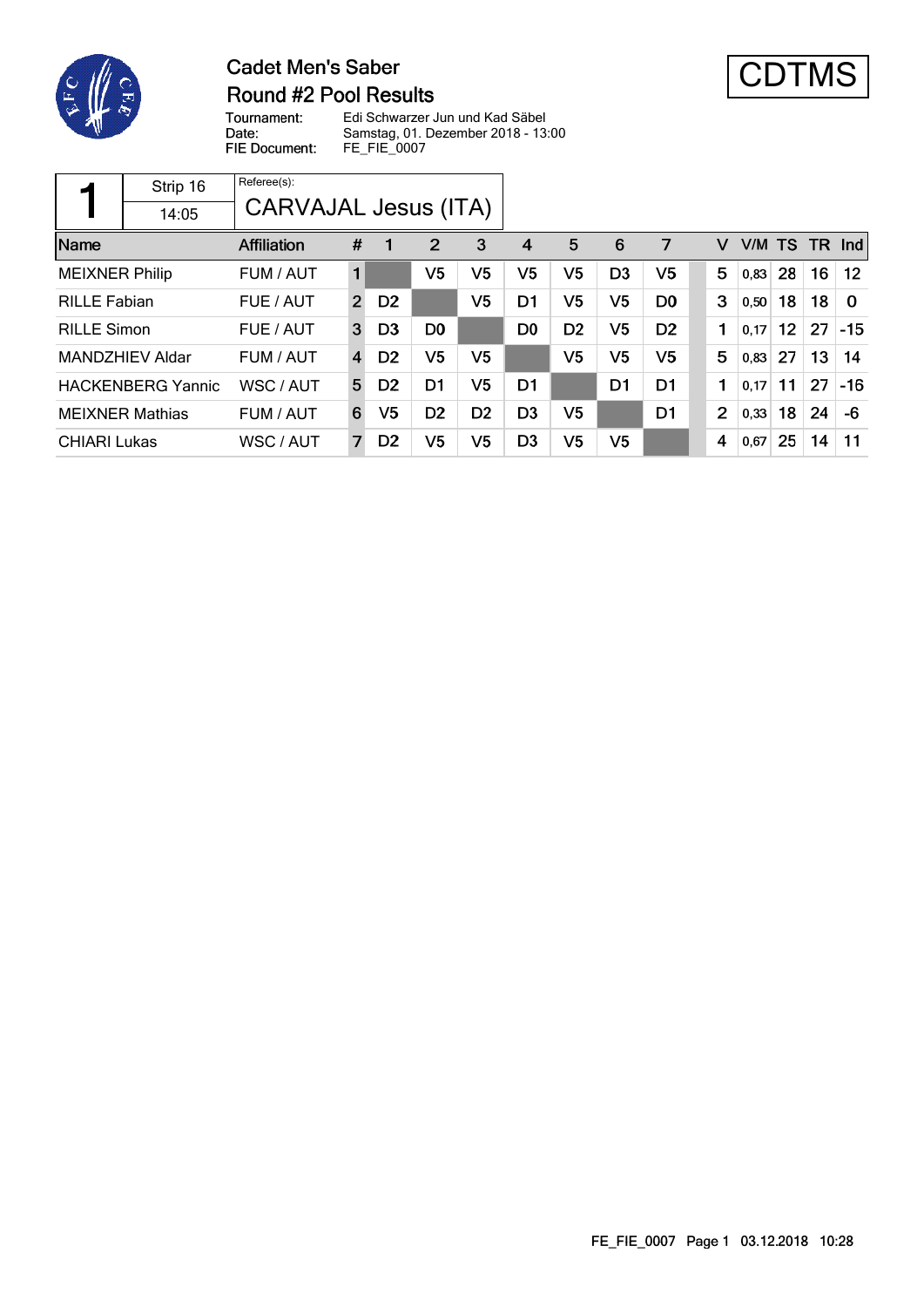

# **Cadet Men's Saber** Seeding for Round #3 - DE



Tournament:<br>Date: Edi Schwarzer Jun und Kad Säbel Samstag, 01. Dezember 2018 - 13:00 FIE Document: FE\_FIE\_0008

| Seed | Name                    | Club        | Country    | ΙV | V/M  | <b>TS</b> | <b>TR</b> | Ind   | Notes           |
|------|-------------------------|-------------|------------|----|------|-----------|-----------|-------|-----------------|
|      | <b>MEIXNER Philip</b>   | FUM         | AUT        |    | 0.85 | 59        | 30        | +29   | Advanced        |
| 2    | CHIARI Lukas            | <b>WSC</b>  | AUT        | 10 | 0.77 | 59        | 31        | +28   | Advanced        |
| 3    | MANDZHIEV Aldar         | <b>FUM</b>  | <b>AUT</b> | 19 | 0.69 | 57        | 34        | $+23$ | Advanced        |
| 4    | RILLE Fabian            | FUE         | <b>AUT</b> | 8  | 0,62 | 48        | 39        | $+9$  | Advanced        |
| 5    | MEIXNER Mathias         | FUM         | IAUT       |    | 0,31 | 36        | 53        | $-17$ | Advanced        |
| 6    | HACKENBERG Yannic       | <b>IWSC</b> | IAUT       | J  | 0,23 | 33        | 58        | $-25$ | Advanced        |
|      | RILLE Simon             | FUE         | IAUT       | 3  | 0,23 | 27        | 59        | -32   | Advanced        |
| 8    | <b>PLANCKH Matthias</b> | FUM         | <b>AUT</b> |    |      |           |           |       | <b>Withdrew</b> |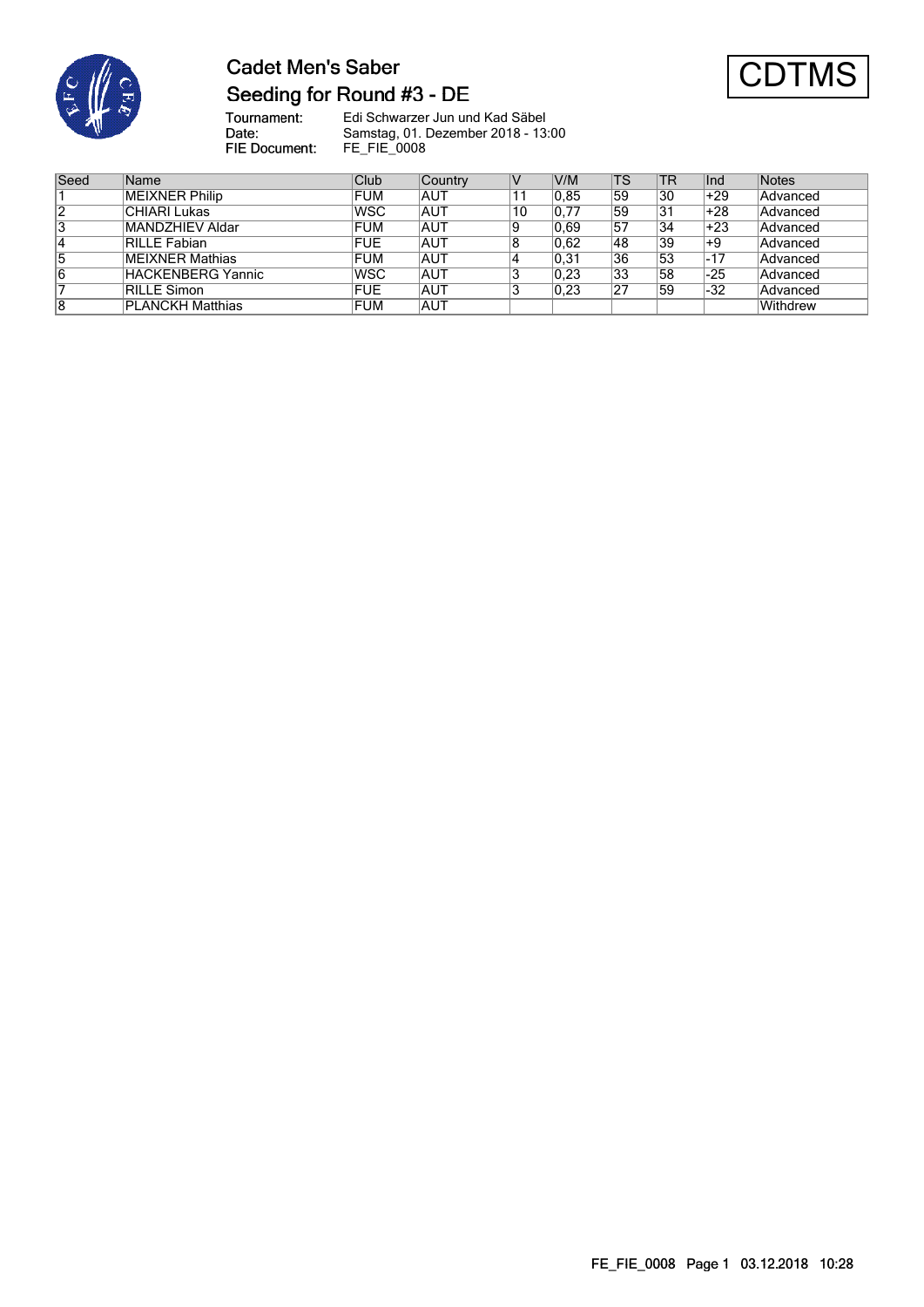#### Cadet Men's Saber - Round #3 - DE (Table of 8)

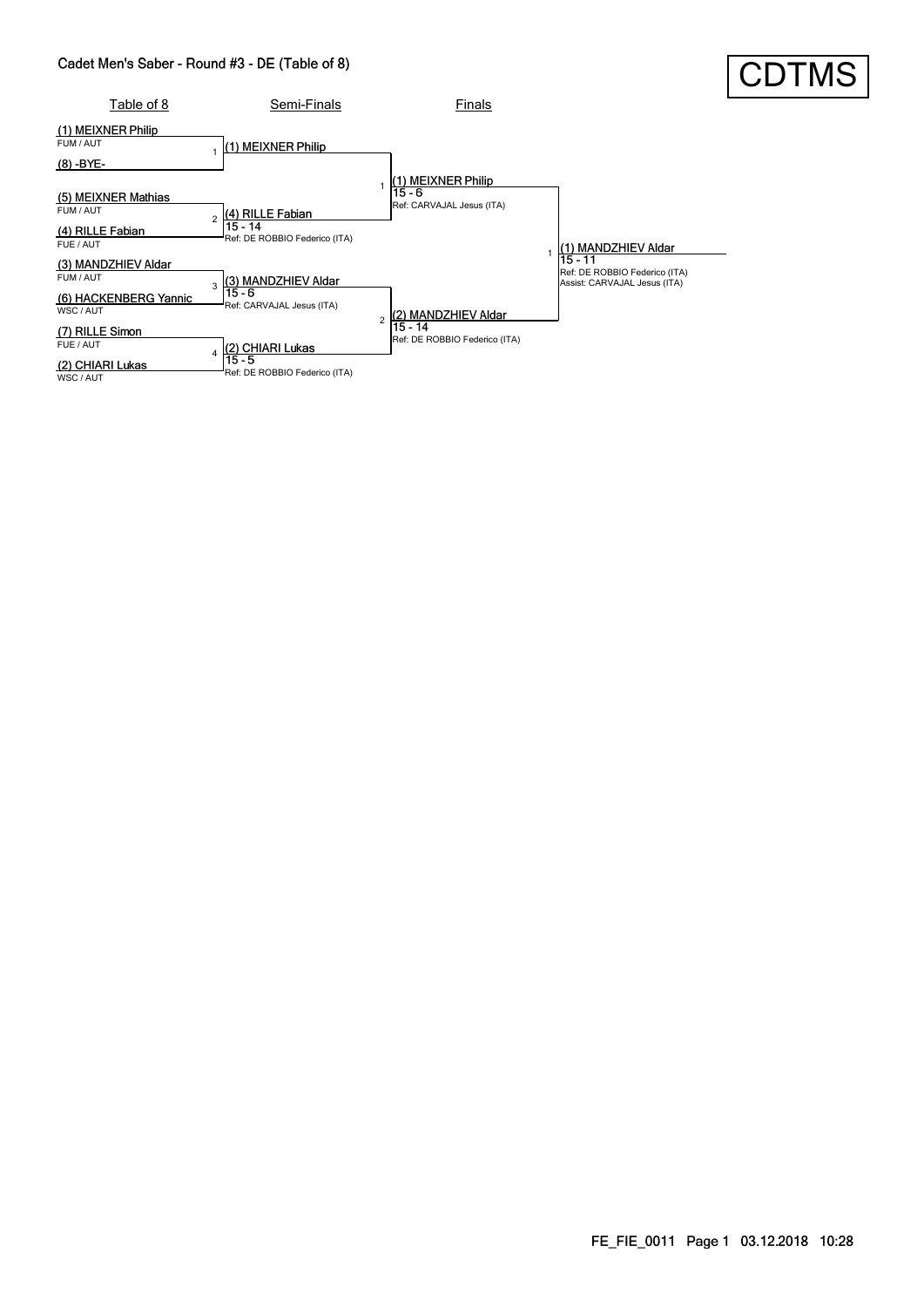

# **Cadet Men's Saber**



**Final Ranking** 

Tournament:<br>Date: Edi Schwarzer Jun und Kad Säbel Samstag, 01. Dezember 2018 - 13:00 FIE Document: FE\_FIE\_0012

| Place | Name                  | Clubs      | Country | <b>Birthdate</b> |
|-------|-----------------------|------------|---------|------------------|
|       | MANDZHIEV Aldar       | <b>FUM</b> | IAUT    | 14.05.2002       |
| 2     | <b>MEIXNER Philip</b> | <b>FUM</b> | IAUT    | 25.05.2003       |
| 3T    | RILLE Fabian          | <b>FUE</b> | IAUT    | 31.03.2003       |
| 3T    | CHIARI Lukas          | <b>WSC</b> | IAUT    | 16.01.2003       |
| 5     | MEIXNER Mathias       | FUM        | IAUT    | 11.03.2005       |
| 6     | HACKENBERG Yannic     | <b>WSC</b> | IAUT    | 19.10.2004       |
|       | RILLE Simon           | <b>FUE</b> | IAUT    | 15.08.2006       |
| 8     | PLANCKH Matthias      | FUM        | IAUT    | 17.01.2005       |